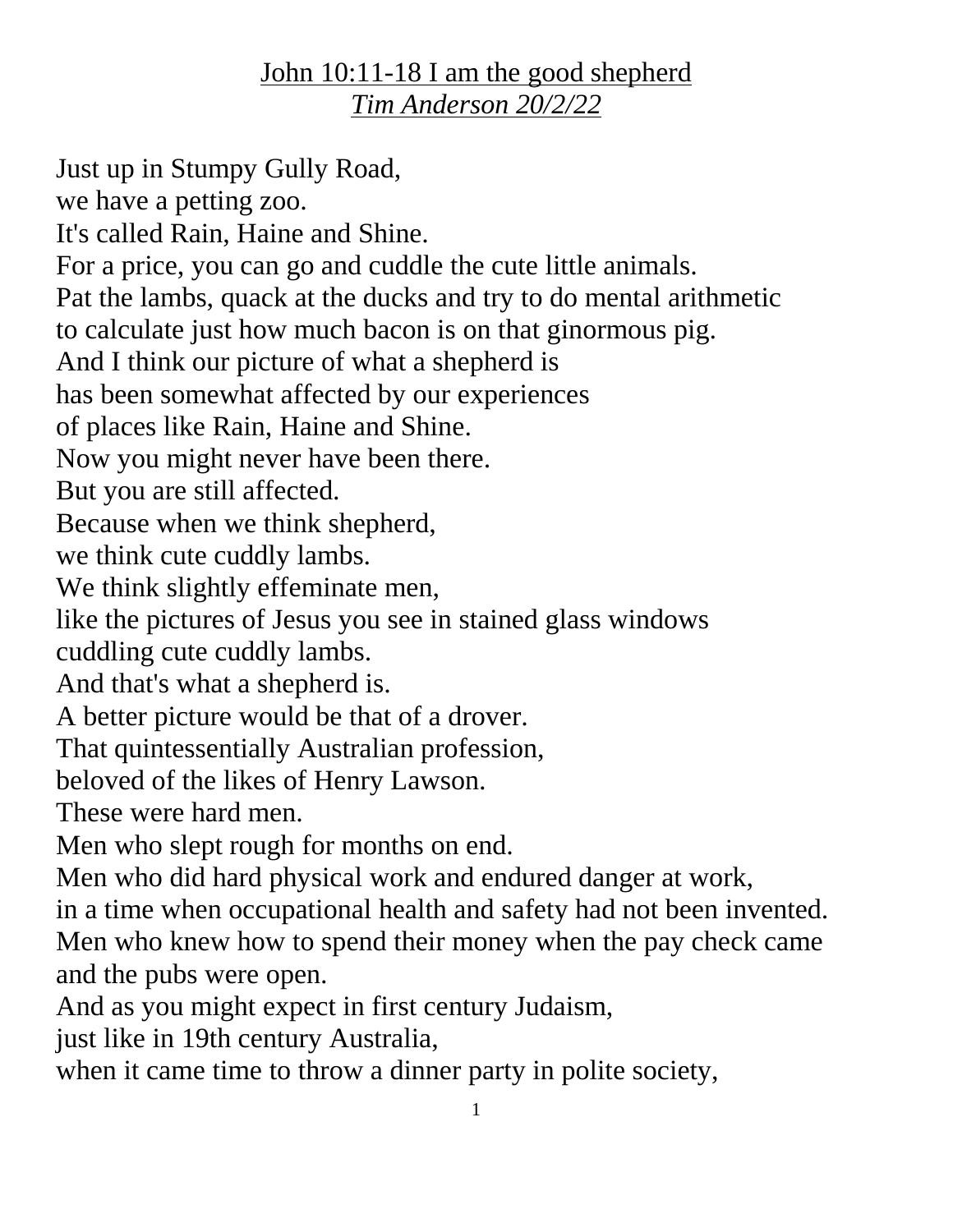they were not top of the invite list. That's a drover. That's a shepherd. And Jesus says, "I am the good shepherd." It's worth thinking about what a shepherd was. A shepherd was someone who put his body on the line to do his job. Prior to being anointed king, David was a shepherd boy. He tells us that he killed a lion and a bear when he's trying to convince king Saul that it's OK for him to have a go at fighting the Philistine, Goliath. There's danger involved there. How would you like to be in one on one combat with a lion? Not my idea of an easy day at the office. Jesus is prepared to put his body on the line to look after his sheep. And we are his sheep. Jesus is the good shepherd. That sort of implies that not all shepherds were good. Some shepherds were bad. But Jesus is the good one. Well the picture of bad shepherds was well established in the Old Testament. Shepherds were used as a metaphor for leaders of God's people. The people were the flock. And the shepherd was the leader of the people. Someone who was meant to put their body on the line, to keep the people safe, to guide them towards flourishing. Being a leader of God's people

wasn't about sitting in an air conditioned office in Canberra drawing a very large salary.

It was about leading the people out onto the battle field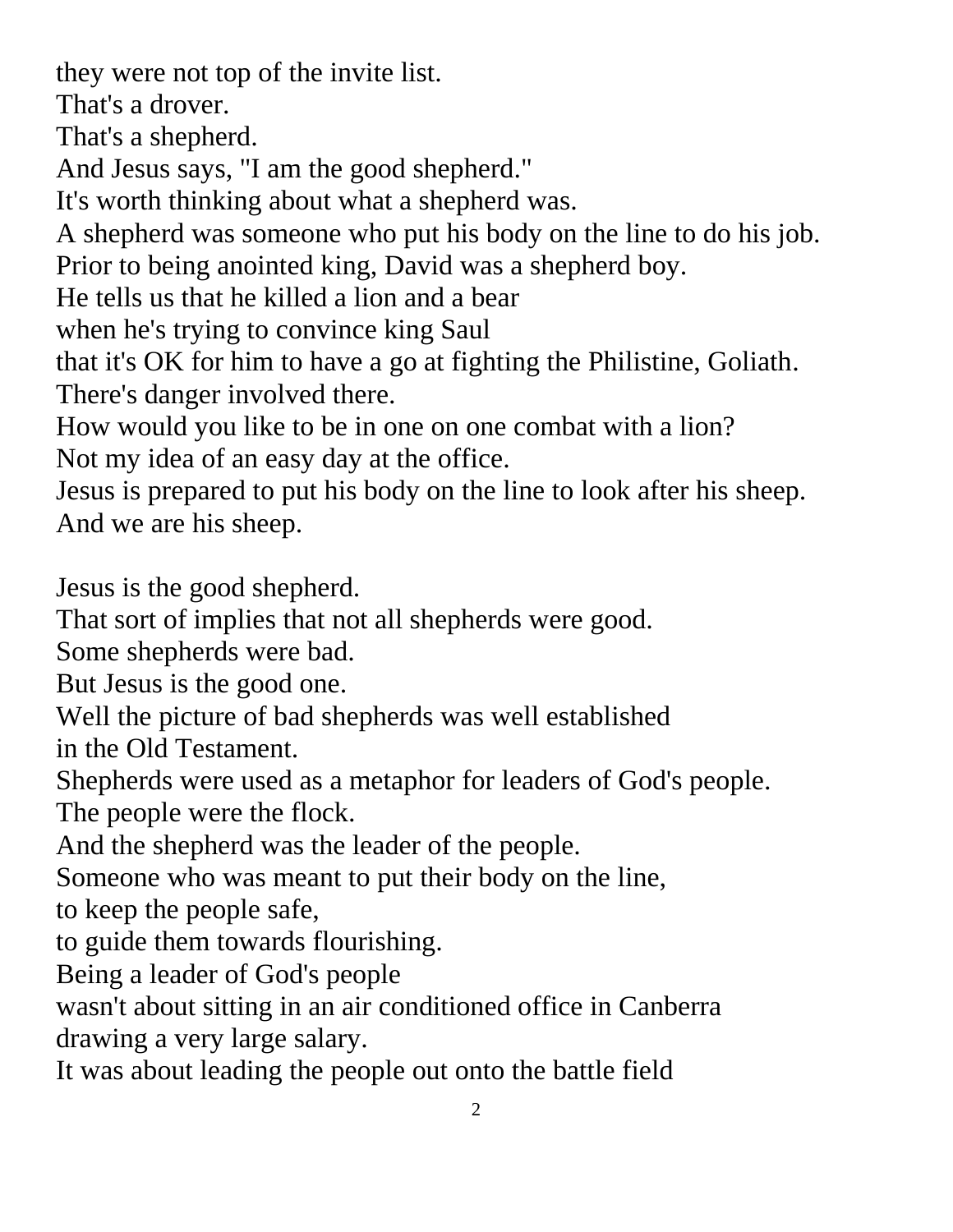when God's enemies threatened his people.

This was not unlike the shepherd with the lion or the bear.

Our politicians will jump in a fighter jet for a photo op.

But would they fly one into a combat situation?

Don't be silly.

But in those days,

the King led the troops personally onto the battlefield.

King Saul died on the battlefield with his son and heir Jonathan.

So did King Josiah.

There's a good reason that queens tend to have longer reigns than kings. It's not just because women live longer.

The shepherd was the leader of the people.

The bad shepherd was a leader who didn't do their job right.

I want to read you a couple of passages about bad shepherds.

They help us to understand by contrast

what it means for Jesus to be the good shepherd.

This is Ezekiel 34:1-10.

**34** The word of the Lord came to me:

<sup>2</sup> "Son of man, prophesy against the shepherds of Israel;

prophesy and say to them:

'This is what the Sovereign Lord says:

Woe to you shepherds of Israel who only take care of yourselves!

Should not shepherds take care of the flock?

**<sup>3</sup>** You eat the curds, clothe yourselves with the wool

and slaughter the choice animals,

but you do not take care of the flock.

**<sup>4</sup>** You have not strengthened the weak or healed the sick or bound up the injured.

You have not brought back the strays or searched for the lost. You have ruled them harshly and brutally.

<sup>5</sup> So they were scattered because there was no shepherd,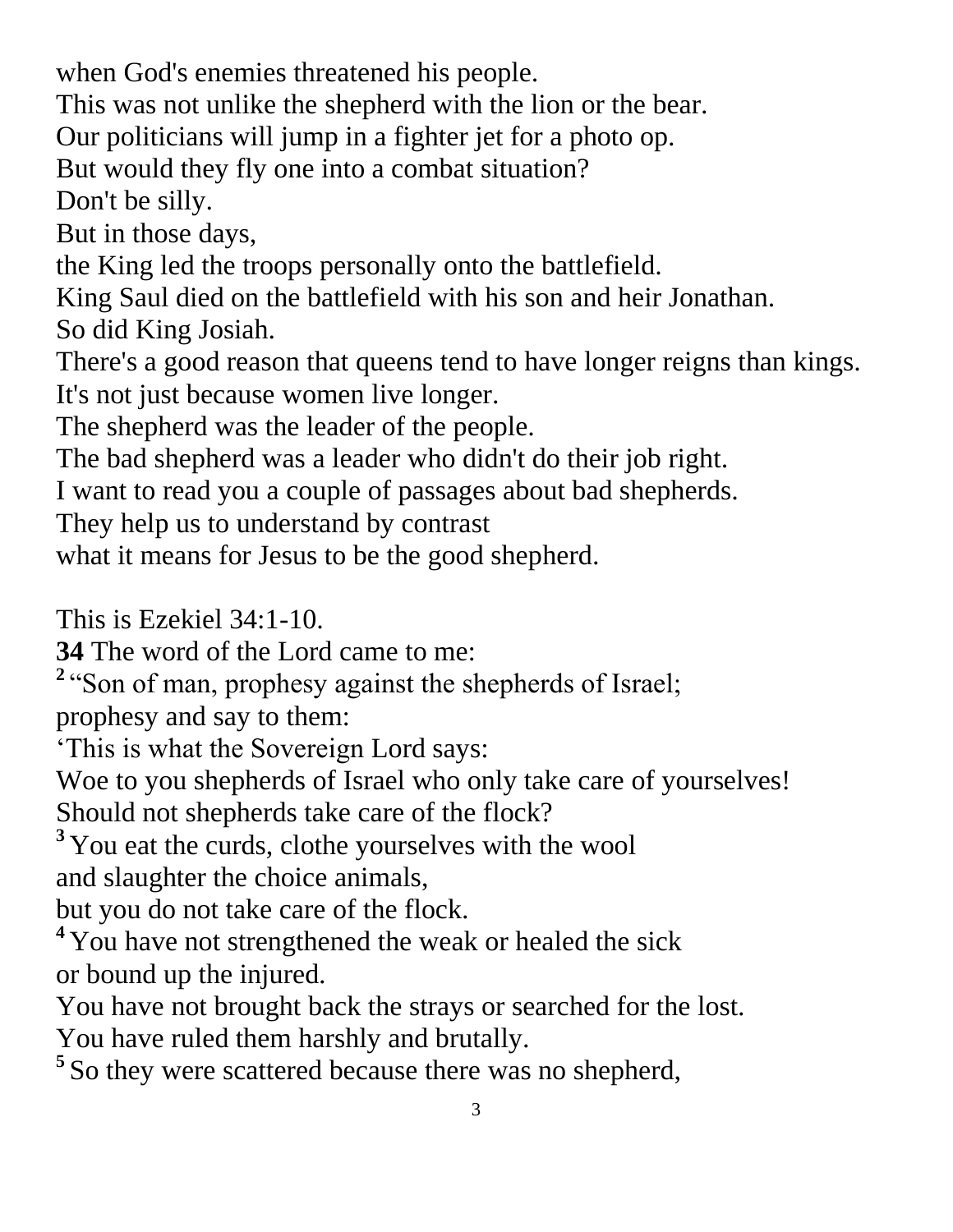and when they were scattered they became food for all the wild animals. **<sup>6</sup>** My sheep wandered over all the mountains and on every high hill. They were scattered over the whole earth, and no one searched or looked for them. <sup>7</sup> "Therefore, you shepherds, hear the word of the Lord: **<sup>8</sup>** As surely as I live, declares the Sovereign Lord, because my flock lacks a shepherd and so has been plundered and has become food for all the wild animals, and because my shepherds did not search for my flock but cared for themselves rather than for my flock, <sup>9</sup> therefore, you shepherds, hear the word of the Lord: **<sup>10</sup>** This is what the Sovereign Lord says: I am against the shepherds and will hold them accountable for my flock. I will remove them from tending the flock so that the shepherds can no longer feed themselves. I will rescue my flock from their mouths, and it will no longer be food for them.

So what are the characteristics of leaders of God's people, that earn them the label 'bad shepherds'? They look after themselves and not the people God gave them to look after. When God's people are wandering from him, they haven't gone after them and encouraged them to love and serve him again. They have left God's people easy prey for any false religion that seeks to ensnare them.

Here's another passage about bad shepherds. This is Zech 11:15-17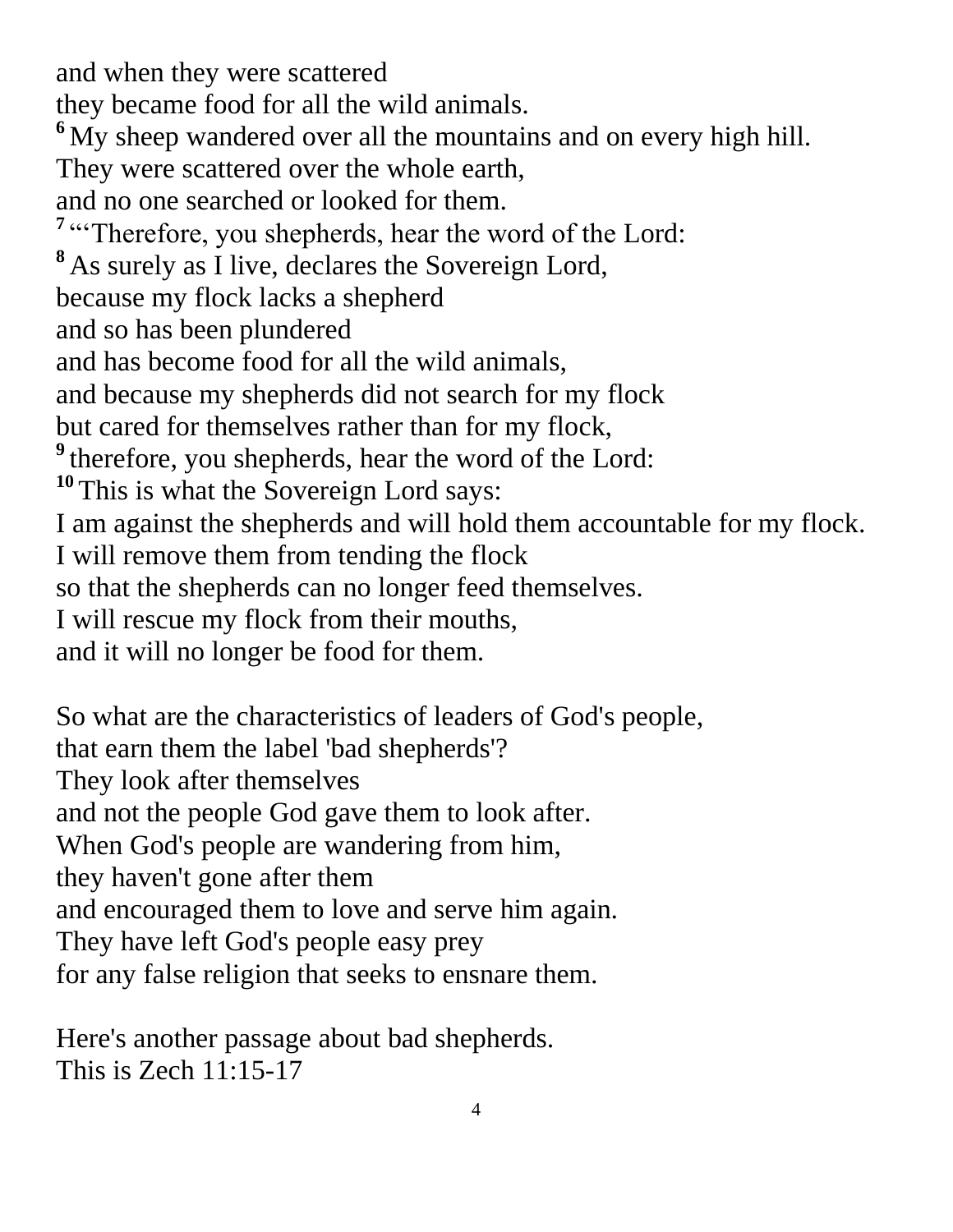<sup>15</sup> Then the Lord said to me,

"Take again the equipment of a foolish shepherd.

**<sup>16</sup>** For I am going to raise up a shepherd over the land who will not care for the lost, or seek the young, or heal the injured, or feed the healthy,

but will eat the meat of the choice sheep, tearing off their hooves.

<sup>17</sup> "Woe to the worthless shepherd,

who deserts the flock!

May the sword strike his arm and his right eye!

May his arm be completely withered,

his right eye totally blinded!"

It's a similar story, right?

The bad shepherd lets people wander away from their God.

When their relationship with God is damaged,

the bad shepherd can't be bothered trying to help them heal.

And in both cases, God stands in judgement over the bad shepherds.

So Jesus the good shepherd is the opposite picture to those bad shepherds. Where the bad shepherds let people wander away from God,

Jesus goes out of his way to bring sinners back to God.

The parable Jesus told about the shepherd who would leave the 99 sheep to go searching for the one lost sheep

is a great example of the heart of Jesus for the lost.

When Jesus comes across people like tax collectors and prostitutes whose relationship with God is seriously damaged,

Jesus the good shepherd seeks to heal the relationship.

Jesus does the things

God expected the leaders of his people in the Old Testament to do.

The kings and priests were not real flash shepherds.

But Jesus is a good shepherd.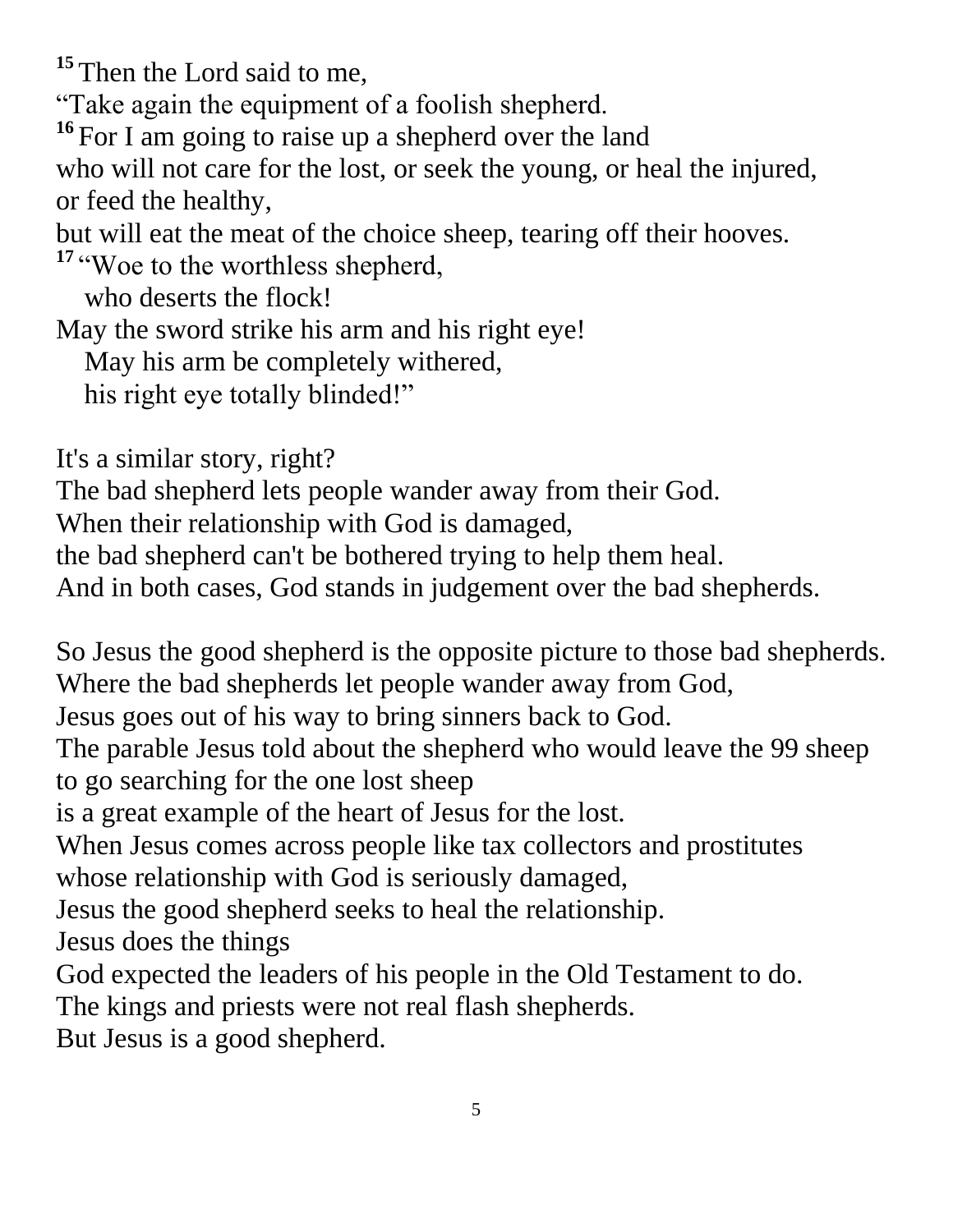But there's an even more significant part of Jesus' shepherding. So significant that Jesus says it three times in this passage. And so significant

that the Old Testament shepherds were not asked to do this. Jesus, the good shepherd, lays down his life for the sheep.

Now we sometimes talk about laying down our lives.

A mother who feels her children are ungrateful might say,

"I've laid down my life for you lot.

Changed your nappies, cared for you when you were sick,

washed your clothes, and cooked your dinner,

and now you won't even lift a finger to help me ..." Fair enough.

To my shame, I can hear the echoes of my own mother's voice. But Jesus is not speaking metaphorically.

He's talking about the shepherd actually dying for the sheep.

We might talk about that kind of thing on Anzac Day.

But even there, the soldiers are not intentionally getting killed.

They put themselves in harm's way for their country.

But if they can avoid death and complete their mission, they will. But Jesus' mission is to die.

He could not avoid death.

He is the good shepherd who consciously, intentionally,

goes to his death for the sake of the sheep.

When you read through the gospels,

it's striking how intentionally Jesus goes to his death.

He sets his face towards Jerusalem,

knowing that is was there he must go in order to die.

He speaks of the woman who poured expensive perfume on him, as anointing his body for burial in advance.

He tells Judas at the last supper to go and do what has to do.

Aiding and abetting his betrayer.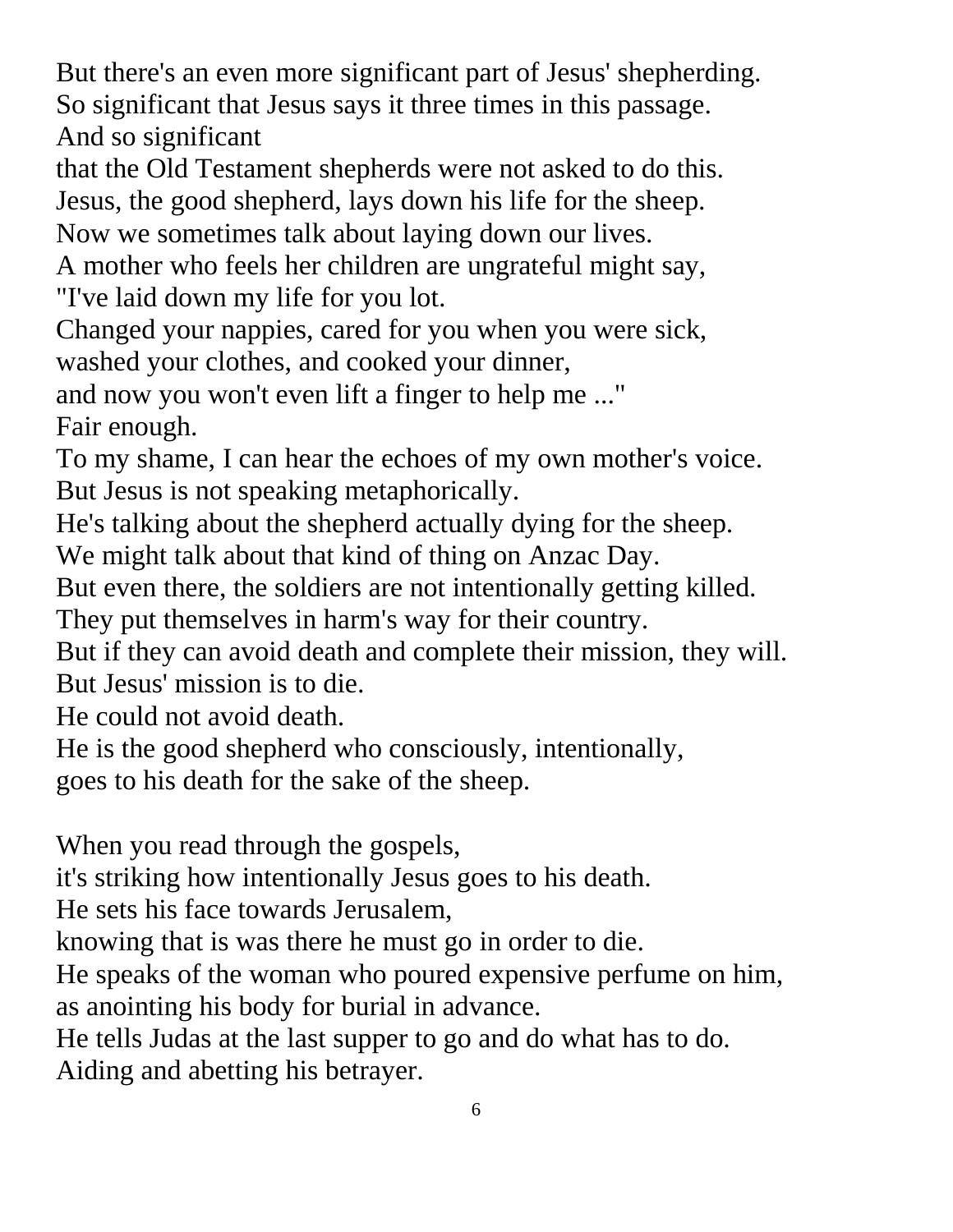He refuses all help, whether angelic or Peter getting out his sword, in the garden of Gethsemane.

He volunteers himself to the soldiers come to arrest him.

Even on the cross, he gives up his spirit.

The thieves crucified next to him took longer to die

because Jesus voluntarily relinquished his life.

Here Jesus says, 10:18 "No one takes it from me,

but I lay it down of my own accord."

God holds accountable those who killed his Son.

But his Son definitely gave up his life voluntarily.

The good shepherd lays down his life for the sheep.

OK Here's something a bit more technical than I would normally venture. So if technical is not your thing,

I'll let you know when it's safe to tune in again.

The good shepherd lays down his life for the sheep.

That means when Jesus died,

it was a positive decision on Jesus' part.

Sometimes we talk a bit lazily

about God the Father punishing his Son, Jesus, for the sins of the world. It's great that we recognise that Jesus is our substitute.

But there's still a weakness with talking about it that way.

It sounds like the Father inflicted something on his Son.

There are people out there who naturally recoil at this.

It makes it hard for them to accept God's justice

if they hear it presented

like the Father is appeasing his wrath on an innocent third party.

In his greatest book, "The Cross of Christ", John Stott says,

"We must never make Christ the object of God's punishment ...

for both God and Christ were subjects not objects,

taking the initiative together to save sinners."

If the Father gave the Son,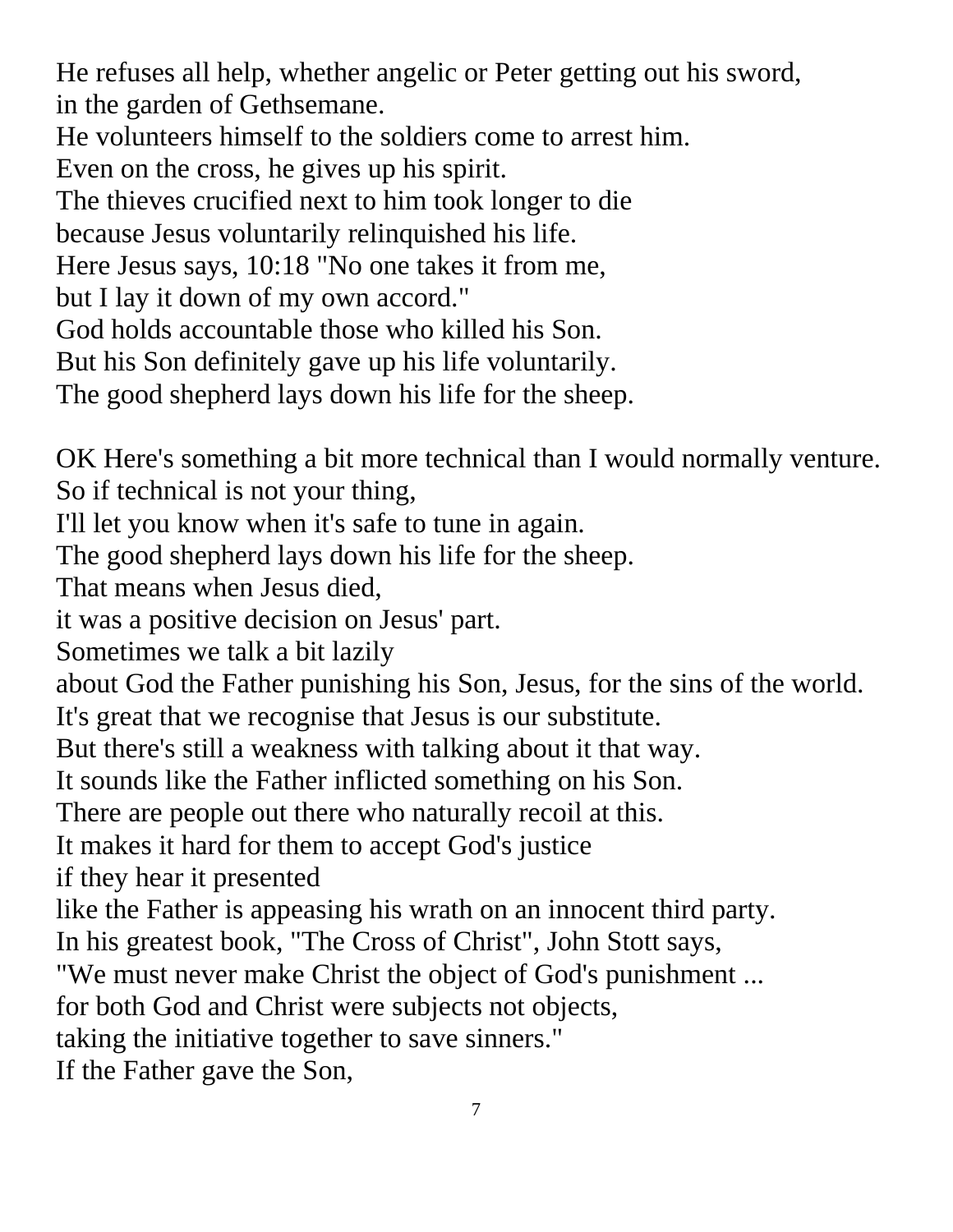the son also gave himself.

The Father did not lay on the Son an ordeal he was reluctant to bear. Yes, in the garden of Gethsemane, we can tell it was supremely difficult. But it was totally voluntary.

It was something that Jesus took the initiative to make happen.

The good shepherd lays down his life for the sheep.

So when you are talking about the atonement,

(that's what we call how our sins were forgiven),

always try to describe it with Jesus as an initiative taker,

not as someone who had something done to him.

You'd be surprised how many people

find poor descriptions of the atonement

a stumbling block to accepting the gospel.

So it's worth making an effort to get it right,

technical and pedantic though it seems.

Alright, that's the technical bit.

If you tuned out, you can tune back in again now.

The last thing I want to say about the good shepherd

is to make the contrast.

Last week we looked at I am the gate,

And the contrast with Jesus, the gate were the thieves and robbers.

This time the contrast with Jesus the good shepherd is the hired hand.

Now a hired hand is not a thief or a robber.

The hired hand is someone who is employed to do a job,

most of the time they do the job OK,

but when push comes to shove,

they are only a hired hand.

So if the job gets dangerous

and they decide that it's not worth the money,

they do a runner.

Now let me say,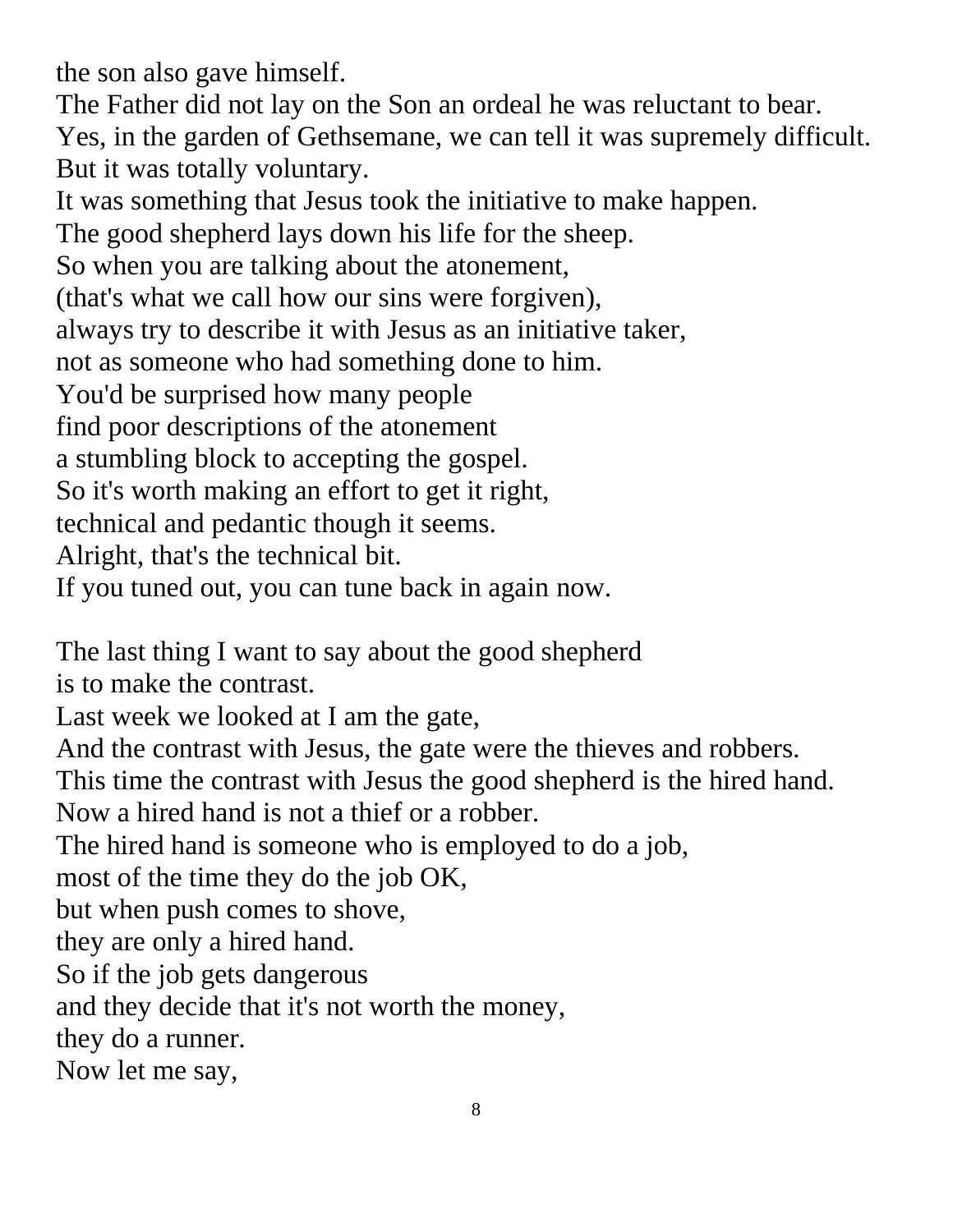if I were advising a teenager about their first job, I would be advising them to be a hired hand. Nothing against hired hands. If your boss asks you to do something dangerous, it's not worth the money. Get yourself out of there. We have nothing against hired hands in the workplace. But Jesus, the good shepherd is not one of them. Jesus is personally invested in the sheep. He's doing his job as a shepherd. And no personal risk is going to deter him. Your shepherd has got your back. Does this tell us anything more than Jesus is prepared to lay down his life for the sheep? Well yes I think it does. There is more than one reason that Jesus might be prepared to lay down his life for the sheep. One reason is because of the love he shares with the Father. 10:17 "The reason my Father loves me is that I lay down my life". Which is not to say Jesus was earning the Father's love by laying down his life. It's that they have a perfect relationship of love. And if the Father wants Jesus to lay down his life, then Jesus will lay it down willingly because of his love for his Father. And the Father will love the Son for his beautiful attitude of sacrifice. The love between the Father and Son is one reason Jesus lays down his life. But it's not the only reason. Jesus also loves the sheep. The hired hand doesn't care for the sheep. For him they are just a job.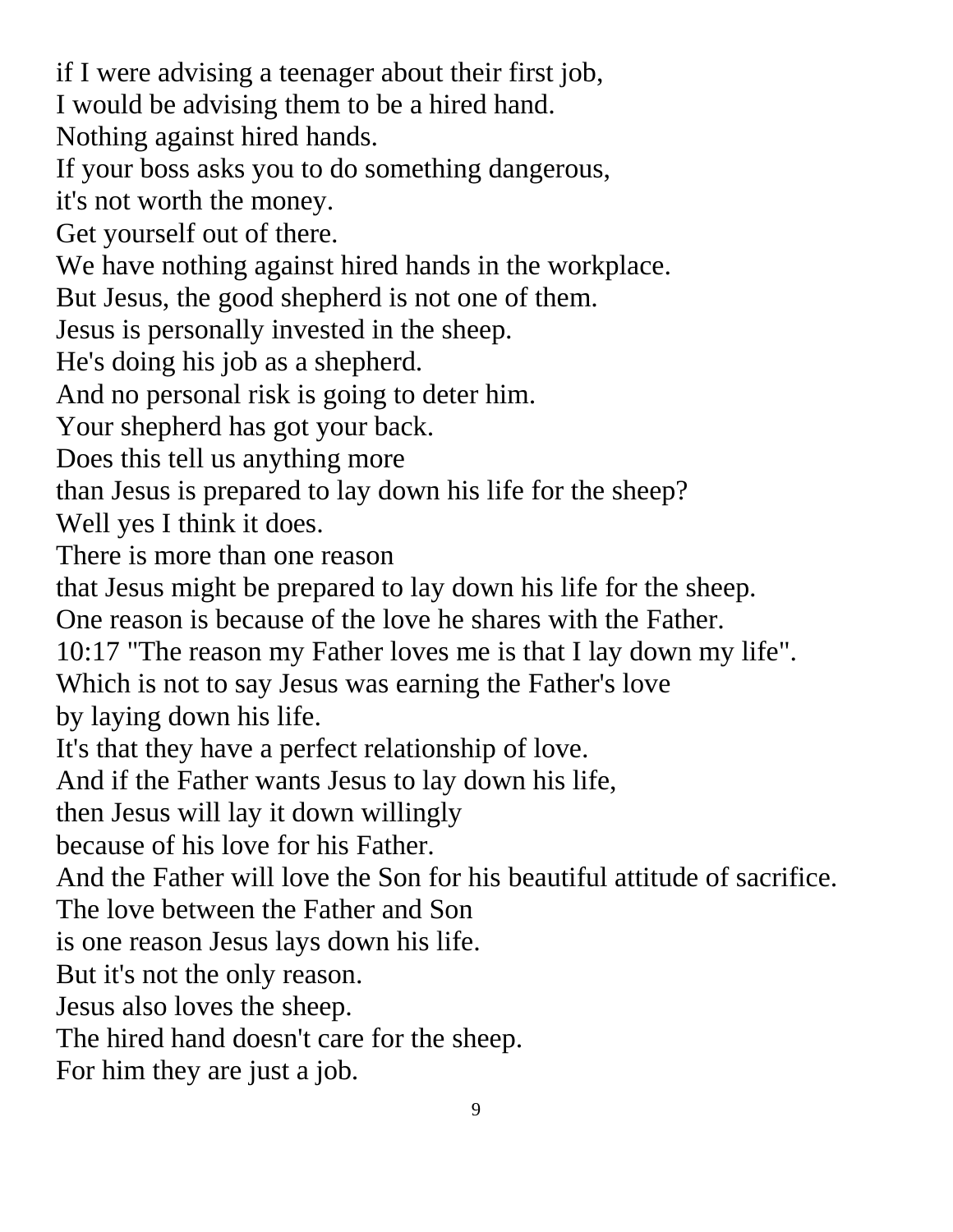They are a means to put food on the table and a roof over his head.

But the shepherd is another story.

The shepherd cares about his sheep.

That's the contrast with the hired hand.

The hired hand doesn't care.

The shepherd does care.

Jesus cares for you.

He didn't just die for you in some distant transaction to please his Father. He died for you because he cares deeply about you.

I think that's important too.

Forgiveness to placate a distant God

seems a very dry impersonal transaction.

We might be able to demonstrate that it's necessary

to a person with a strong sense of duty.

But it doesn't capture your heart like a shepherd who cares for you.

In this world everyone is looking for connection.

People feel isolated, not just when they are in lockdown,

but all the time.

Who better to be connected with

than the good shepherd who cares for the sheep.

Now you might wonder,

"How can we get people to understand

that the Good Shepherd cares for them?"

Here's a thought.

They will be more ready to believe you when you tell them, if they have experienced you caring for them.

So the Good Shepherd.

Here are three things.

1. The Good Shepherd is not a bad shepherd.